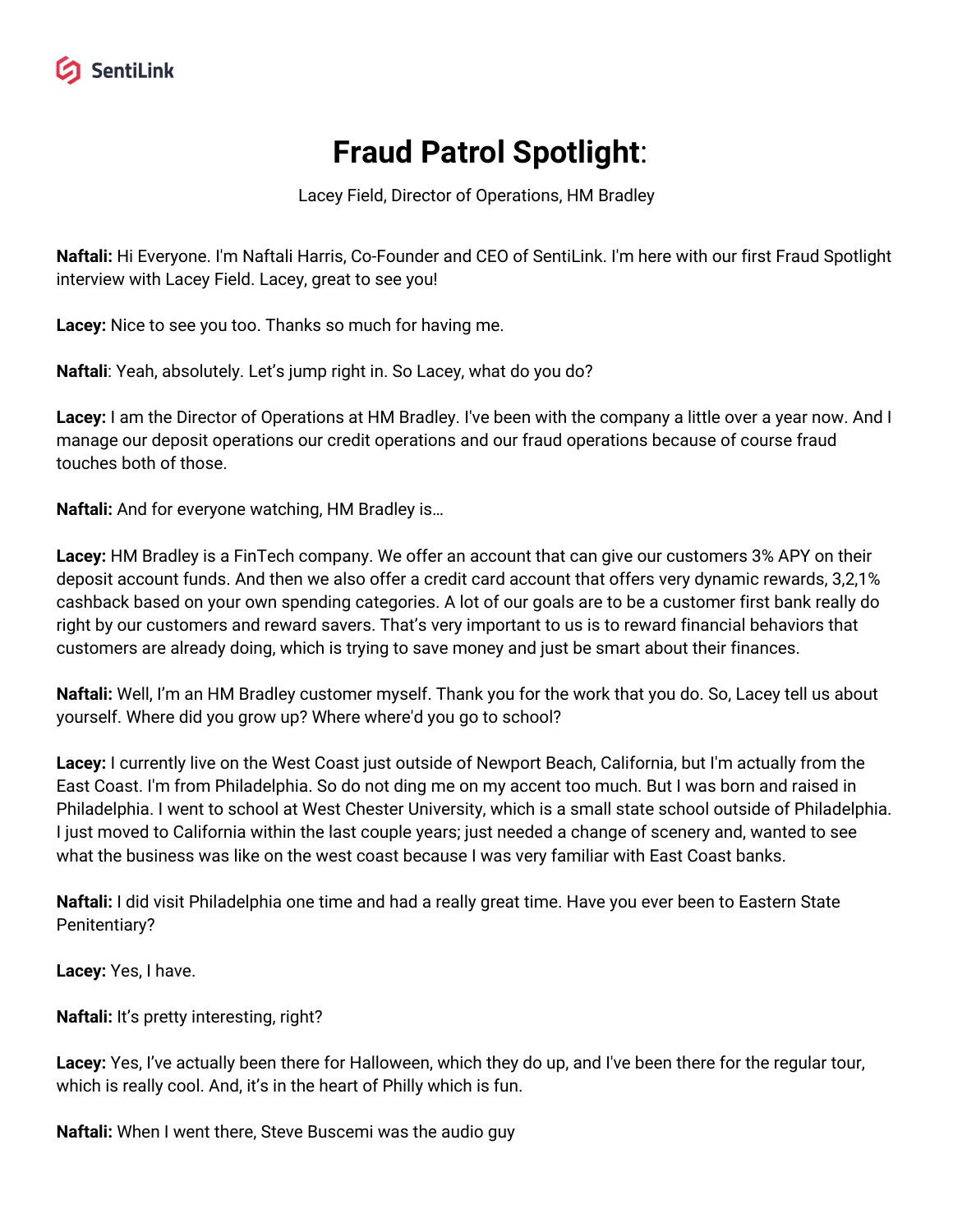## SentiLink

**Lacey:** Oh yes, I think he was there when I was there too! What a win.

**Naftali:** Maybe we can get some fraudsters thrown in there!

**Naftali:** So, Lacey, what did what did you study in school?

**Lacey:** I studied biology. I love science; I was one of those kids that loved every subject. I really liked crime and wanted to study forensic sciences but decided to do biology because I didn't want to pigeonhole myself.

I ended up studying plants and doing a lot of research on algo proteins, the distribution of them and different types of proteins of interest that can be used for glue and organs.

While I was in college, I worked at TD Bank after school and loved working in the bank setting. It was a great use of my skills. After college, I stayed on the banking track. I started as a teller when I was 18. I worked there for four years and became a new account opener, so I was a relationship manager for customers to help them make sure they had the right accounts and were maximizing their savings. It was typically checking and savings accounts, but we would also do like HELOC. We would do credit cards. We were very big into cross sales. We did mortgages, personal loans, so there was a lot of cross sales

### **Naftali:** How did you transition into fraud?

**Lacey:** I've bounced around a bit. I really wanted to learn different aspects of banking. For me if I'm not being challenged, I'm not having fun. I don't want to just sit at a desk and do the same thing every day. That doesn't motivate me. After TD Bank, I went to Capital One because I really wanted to learn credit more, and I worked in their credit tracker program, which is similar to Credit Karma. I really learned a lot about scoring and educating our customers on how the credit scoring models worked, but it wasn't my true passion. I worked there for a little over a year and then worked at JPMorgan in retirement services. I was client facing so worked with a book of clients on their retirement services. Anyone who has a 401k, once you retire and you're ready to start receiving your benefits, the bank actually has to send you those benefits. So I worked on that team. After that I worked at Blackrock in their cash operations department. We reconciled portfolios, and I was always problem solving, but really didn't see fraud. I haven't worked too much in fraud until joining HM Bradley.

#### **Naftali:** How do you like it?

**Lacey:** I love it. I never feel like I had my niche quite like I do at HM Bradley. I love the fraud. It is my passion.

**Naftali:** What types of fraud do you typically see?

**Lacey:** We definitely see ACH fraud, mobile check deposit fraud, account takeover, identity theft and we do see a little bit of wire fraud. The majority is identity theft and ACH fraud.

#### **Naftali:** What's the craziest fraud you've seen?

**Lacey:** I do have a favorite that I shared at our internal Women's Network. During our account application process, we request a photo of your ID and selfie as a way to combat identity theft because we definitely have seen spikes with bot generated email addresses and things of that nature. So we do request an ID and selfie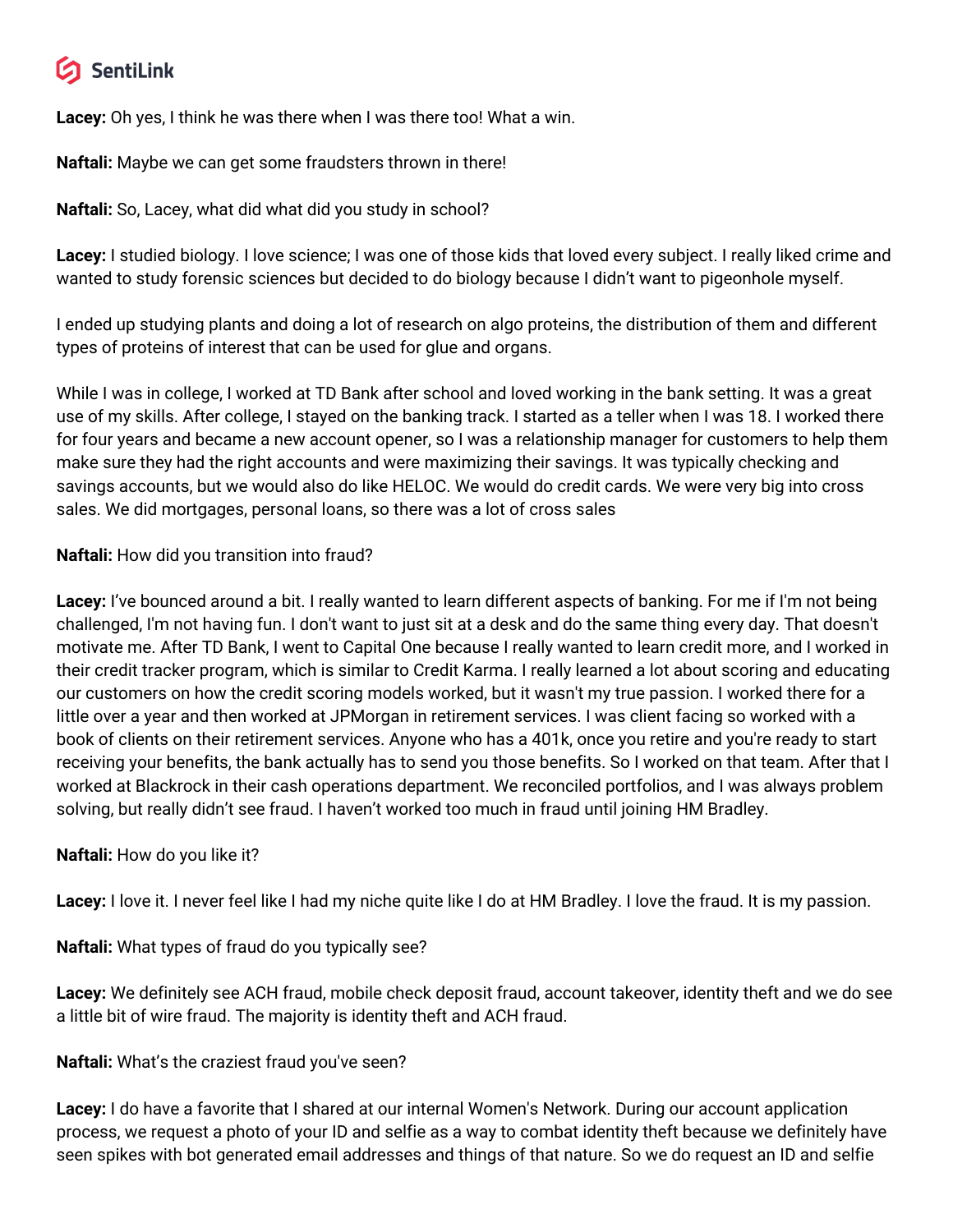## SentiLink

during the account sign up. And we had this one customer apply and his ID and selfie were so good. It really had me scratching my head. Everything looked good on this application. The information was verified and matched what we expected. No spikes on fraud scores or anything. No real red flags, but when we were looking at the ID and selfie, they just seem to off and I couldn't put my finger on it. And he actually had a California ID and I live in California so I pulled out my California ID and compared it and wondered why does this not look right? I can't pinpoint exactly what's off. Something just didn't seem right. We have vendor that captures the ID and the selfie and I was able to see actually two selfie attempts on the vendor's website. And you could tell when you zoomed in that the photo used on the ID was exactly the same photo as the selfie and

that it was just all photoshopped. It was such a great case because if we had automation rules in place it might not have been picked up. It was a very clean case, but it just goes to show you how smart they can be and how they really try to go around the system.

I even used LinkedIn because this is an established person they were trying to impersonate. I think it was the fraudsters photo or at least someone who wasn't that same person whose id they had stolen. We use SentiLink and sometimes we have ID numbers. The ID number matched. Everything matched that we expected. It was just the photo that was off.

**Naftali:** I love the physical ID stories because like they're always more dramatic. Things like a ridiculous selfie.

**Lacey:** Yes, I had one selfie where someone was actually in the shower with shampoo in their hair. Some of the things you see and you're like, how are you applying for a bank account at that time? You know?

These are the things that keep me coming back to work each day. It's what makes it fun.

**Naftali:** It sounds like you get to combine what you're learning with your previous experience.

**Lacey:** Yeah, definitely. I use my previous experience and a lot of trends we'll pick up on are just, hey, think like a fraudster, what would you do? What's an easy attack? A lot of the methods that are being used aren't super sophisticated. They're just simple. If you create enough barriers, they're not going to want to pursue it. So even just requesting an ID and selfie at account sign up has decreased our attempts because it just creates extra work.

**Naftali:** Think about the fraud program you're building out at HM Bradley, what has been your proudest accomplishment?

**Lacey:** Our proudest accomplishment, is how we've taken the time to evaluate our customers and understand them and how we've taken KYC to heart, know our customers and really evaluate what do people want with this account? Because we have a very specific model where we reward savings, we really try to understand at the account opening process what do you want with this account? What would your goals be? That has really been my passion project is trying to stop fraudsters at the door because once you let them in, it's just not going to end well. You can try to do as much cleanup as you can, but you're never going to 100% clean things up. So not letting them in through the door is your primary source of attack. So I've really revamped our onboarding workflow and tried to incorporate patterns that we've seen, even just, to have a human take a look at the application first, put them into our manual review queue, request that ID and selfie and make sure we're looking at it. That's really important. My proudest accomplishment is how much I've revamped our onboarding